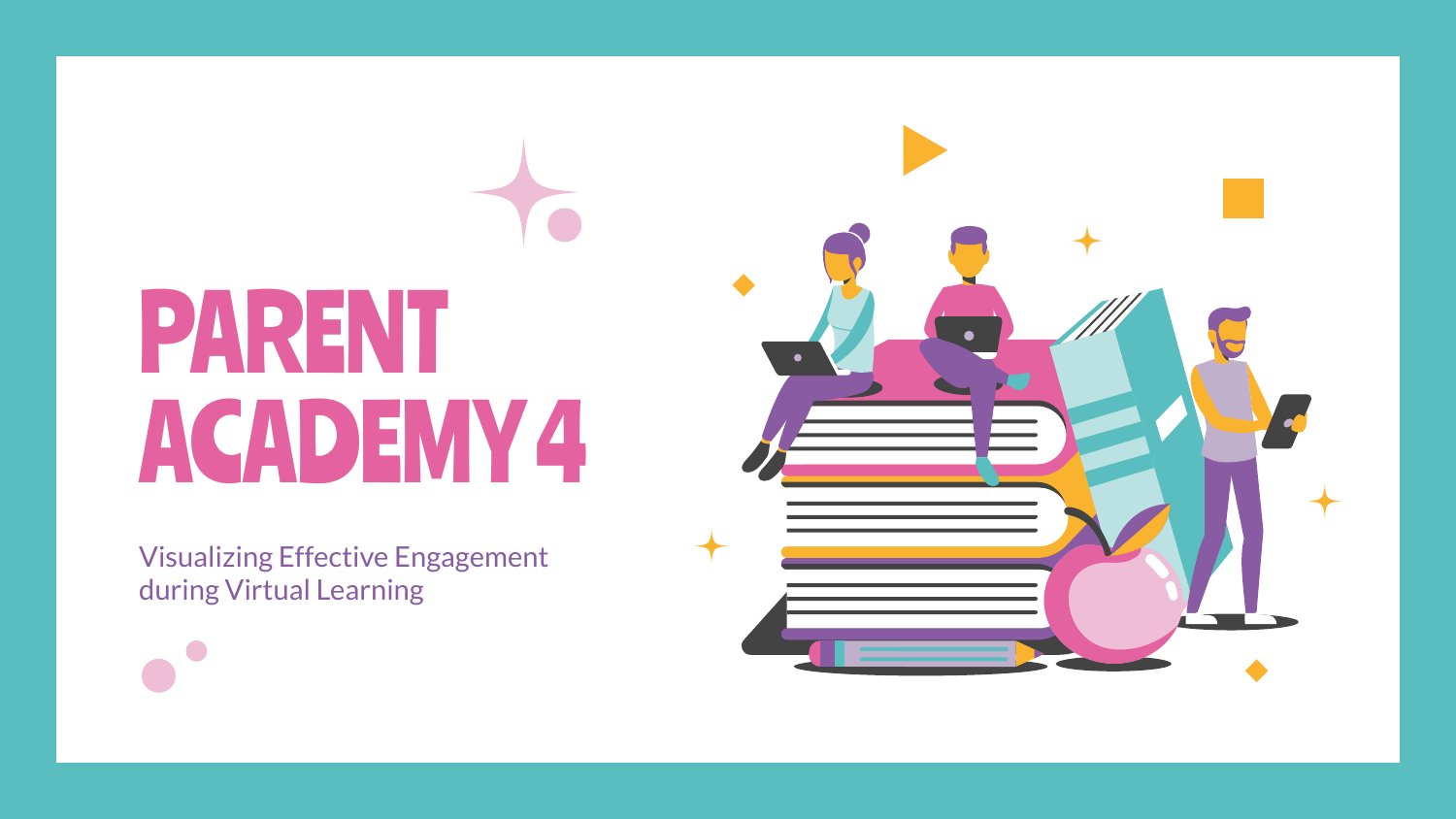

# Warm Up

Please take 1 minute to imagine an attentive and productive class

- What do the students look like, their physical demeanor?
- What do they sound like?
- What are they doing?

When you start to think of ideas, please share them in the chat with the group.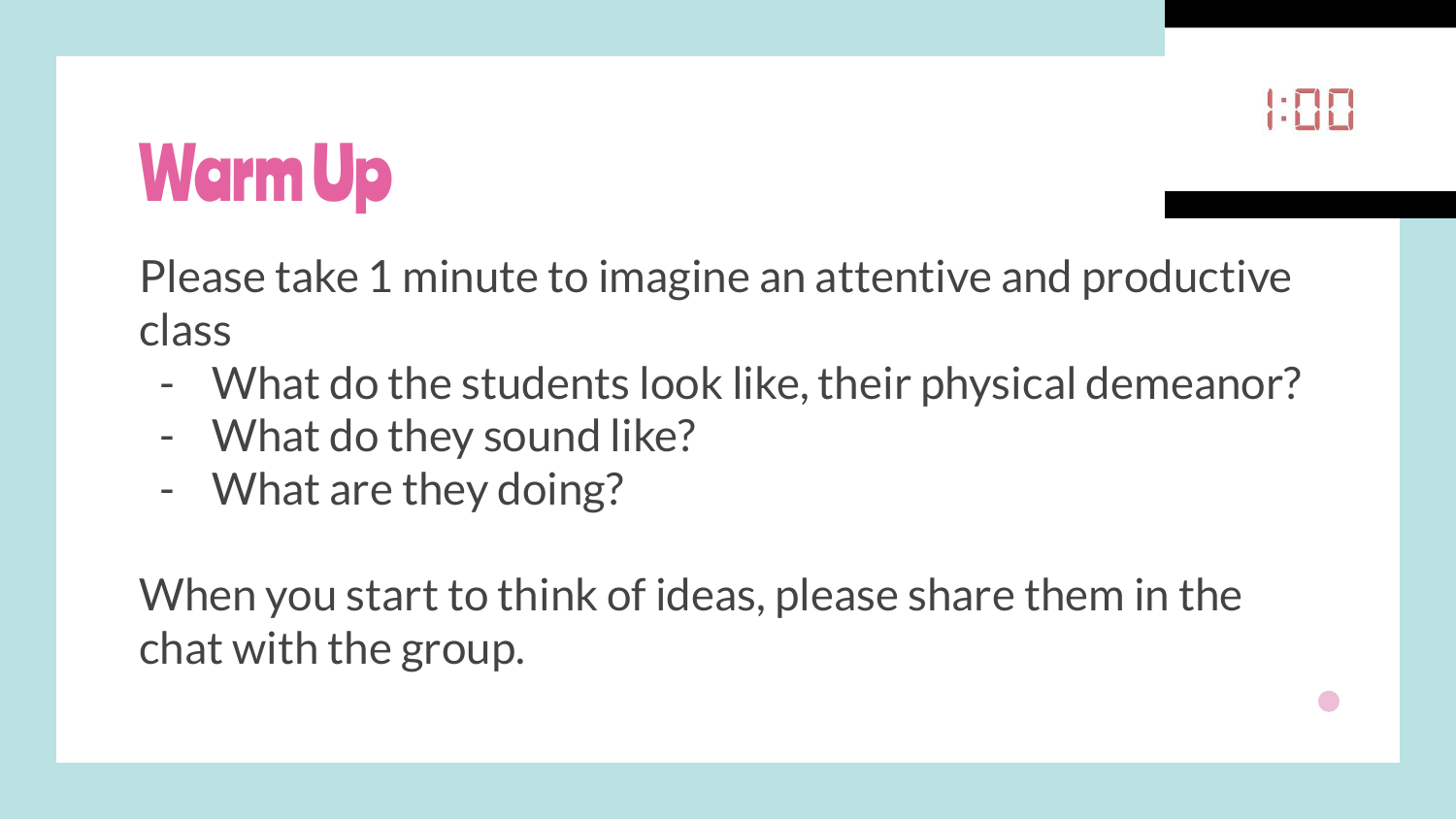# Engaged students...

D

Might look different, but the common thread of engagement is productive time on task. The challenge is that not all task-oriented behavior is equally productive, and not all task-oriented behavior is visible. Teachers *need student feedback* to make effective instructional maneuvers.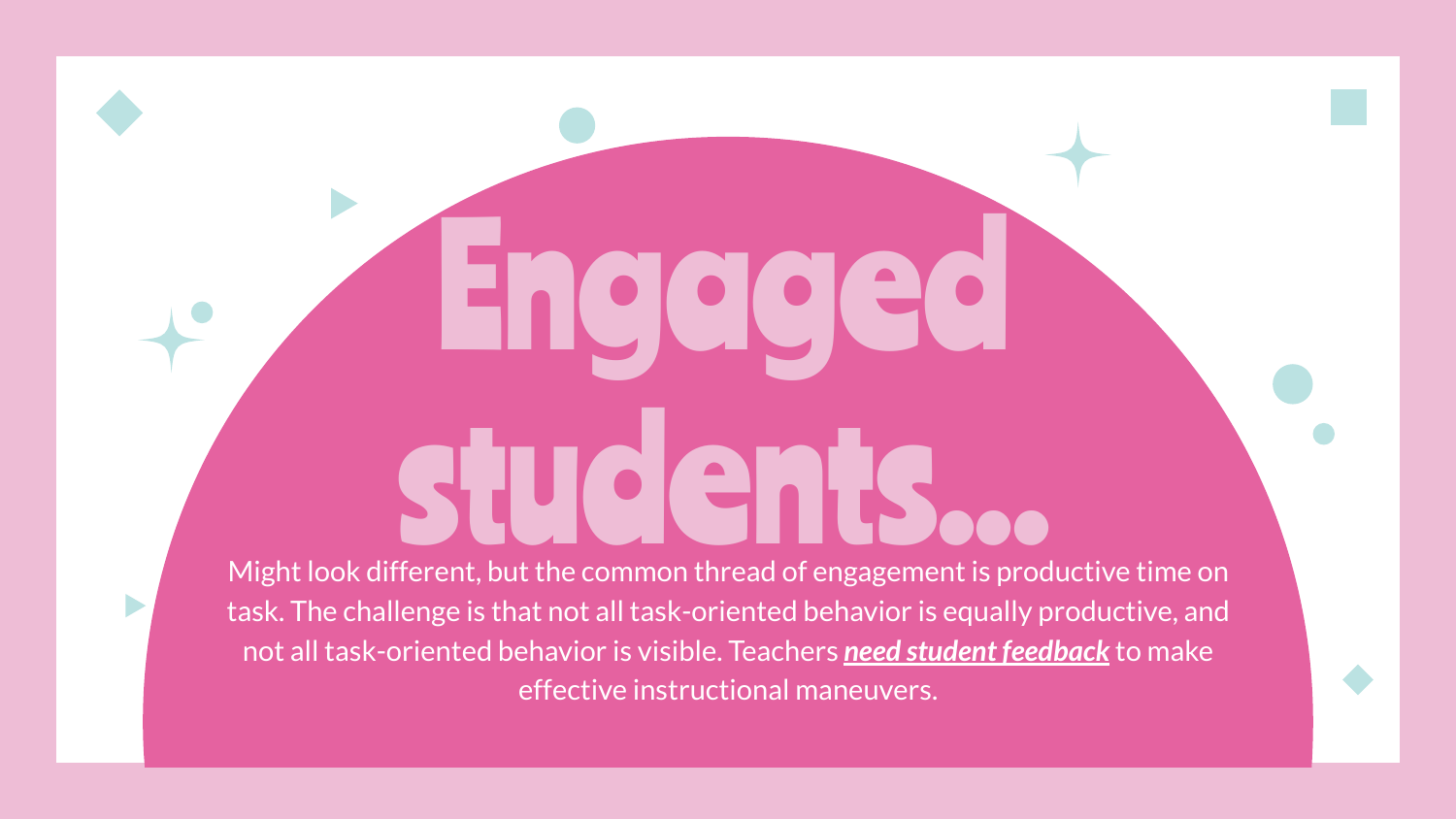# 5 case studies



First case study shows *some* students achieving the *minimum*  expectations for participation

**Better Good** Better Best

> Second case study shows more students showing higher levels of engagement

Third case study shows some students achieving the best levels of participation this year in English 9 during virtual learning



#### Let's Assess together

Cases 4-5 display various elements of the good-better-best sequence. Let's assess these together to help establish a framework parents can use to "spot check" their students on the home front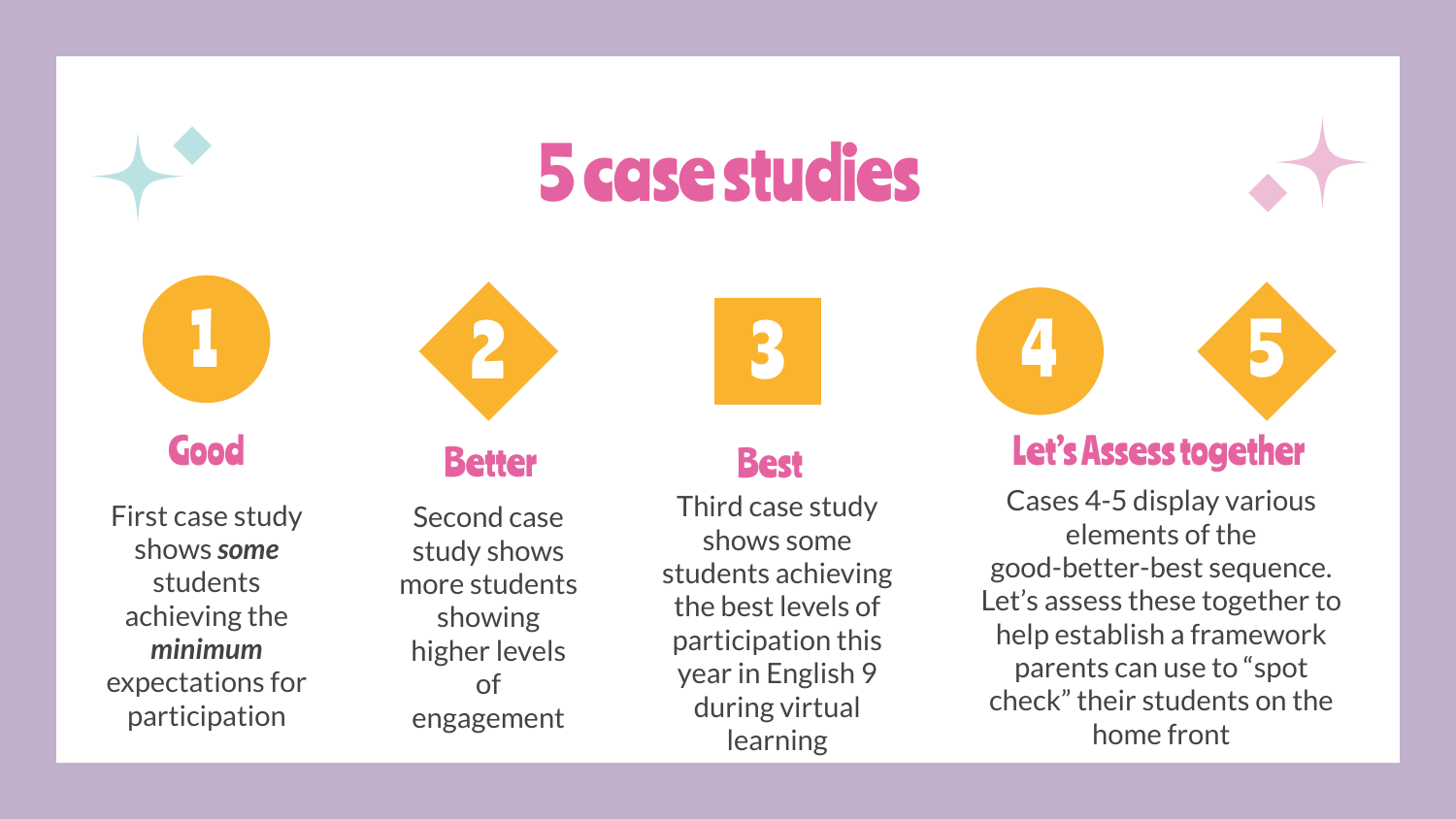# Context

Students perform first reading and brainstorming in response to Amanda Gorman's inaugural poem, "This Hill We Climb."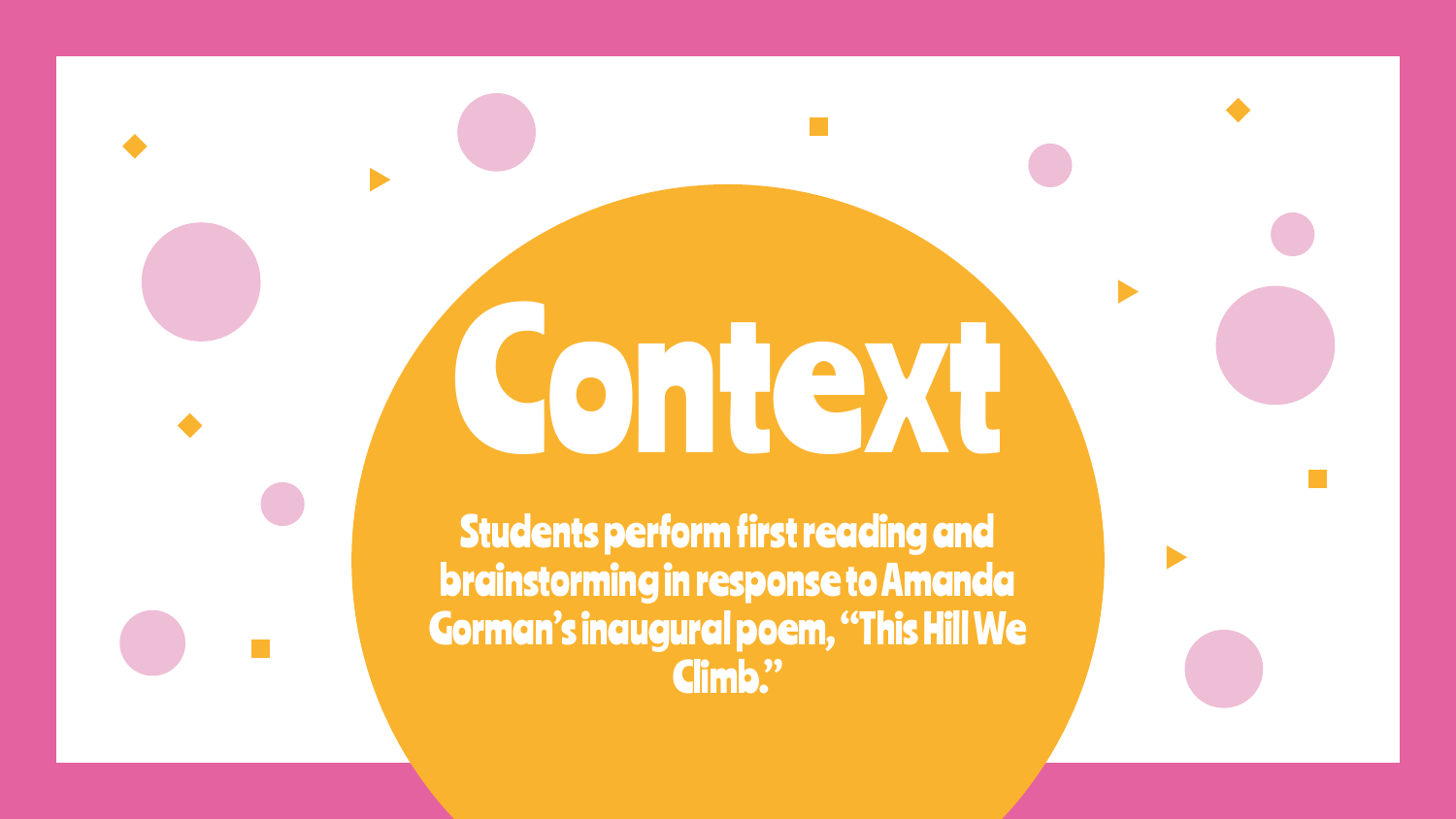- Participants total 2
- Participation increases from engaged students as time goes on, but no new participants



- No *real* student visibility
- Limited student participation in discussion, analysis
- Significant dead-air time
- Students need continual reminders to share publicly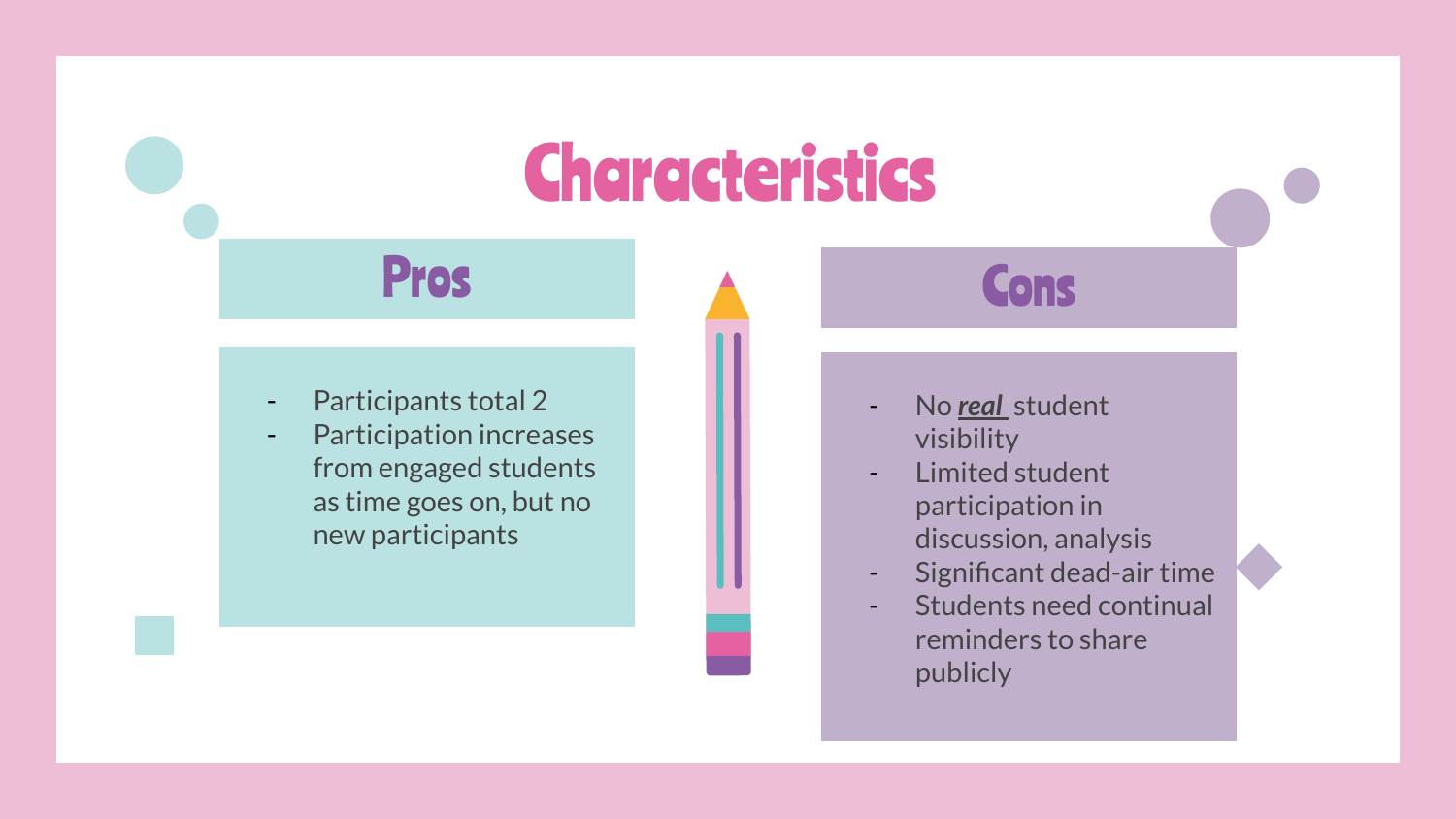#### Pros **Additional Constant**

- 2 students visible, one completely; later 2 more engage cameras
- Follow up questioning with student enables deeper engagement
	- Student responses dig deeper, make connections

- Tech interruptions disrupt student contributions
	- Basic feature of the platform; students need to be proactive
- Only one student primarily active at a time
- Student-Teacher, not student-student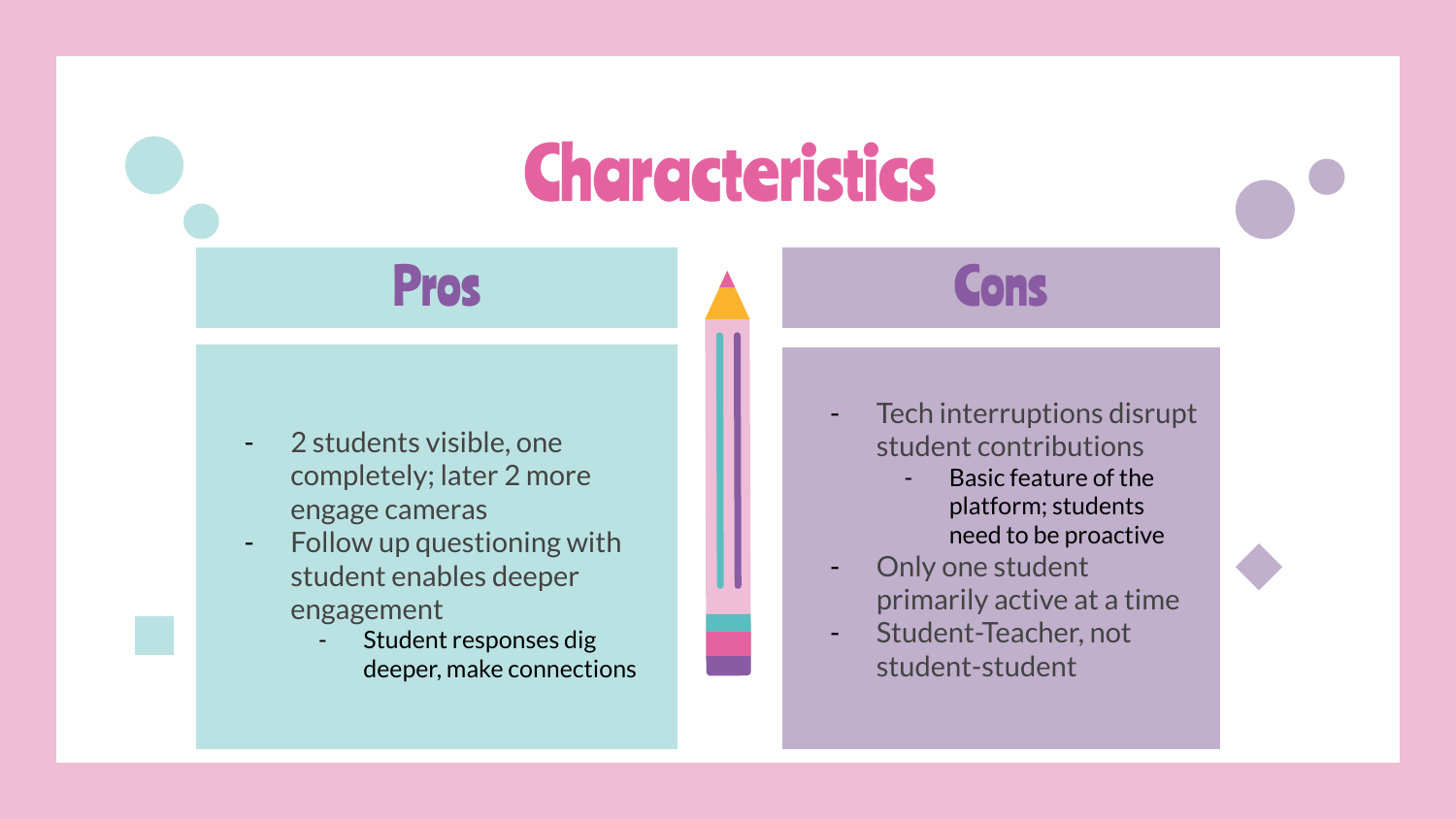- Students engaged and responsive
	- Integrate ideas to others' in conversation
	- Ideas connect to broad cultural forces/structures
- Respond vocally, timely
- Rapidly respond to teacher follow ups
	- Evidence  $\rightarrow$  Reasoning
- Student-Student dialogue

#### Pros Andrea Cons

- *- Relatively* few participants (5/27)
	- Some participants not on screen; limited feedback re: student experience of content/concepts available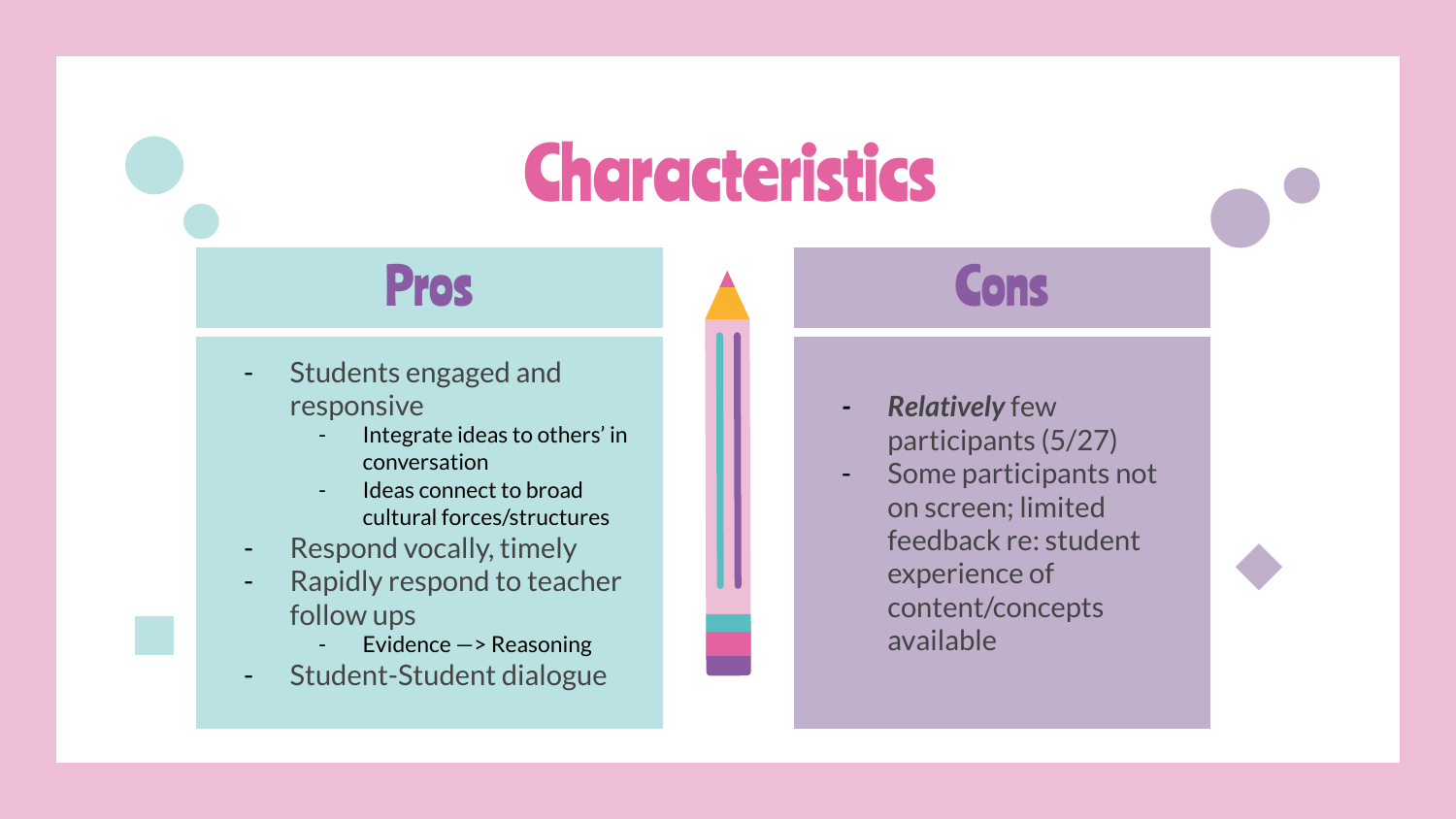# 5 Key Takeaways



 $\bullet$ 

#### Dead Air Time

Is costly, diminishes the amount and quality of time on task/concept



### Video Feed Extra Feedback

Limited utility for monitoring engagement, but applicable for assessing student confidence/ real-time comprehension

### Follow up Questioning

Effective when voice feed participation high; limited effectiveness when typed chat only

#### Limits of engagement

Typed chat extremely limited, inefficient; voice channel preferred; voice and video feed best



### Student-Student Interaction

Most prevalent when students join on screen; tend to talk to one another, not to teacher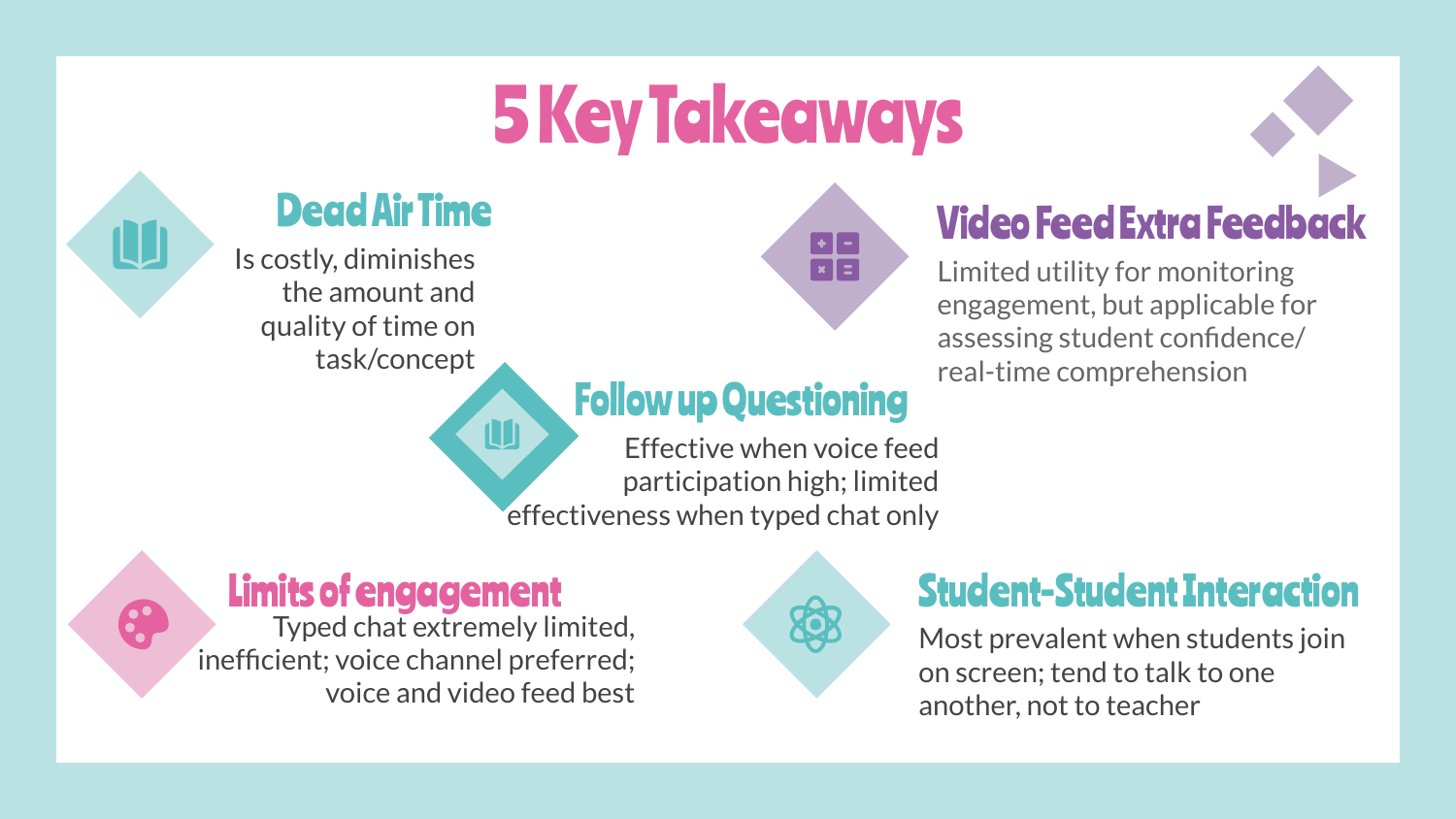Students have been reading the novel The Poet X by Elizabeth Acevedo. We have reached the climax of the story, which is told in poetry. Students are asked to react to what they read/listened to in class. Context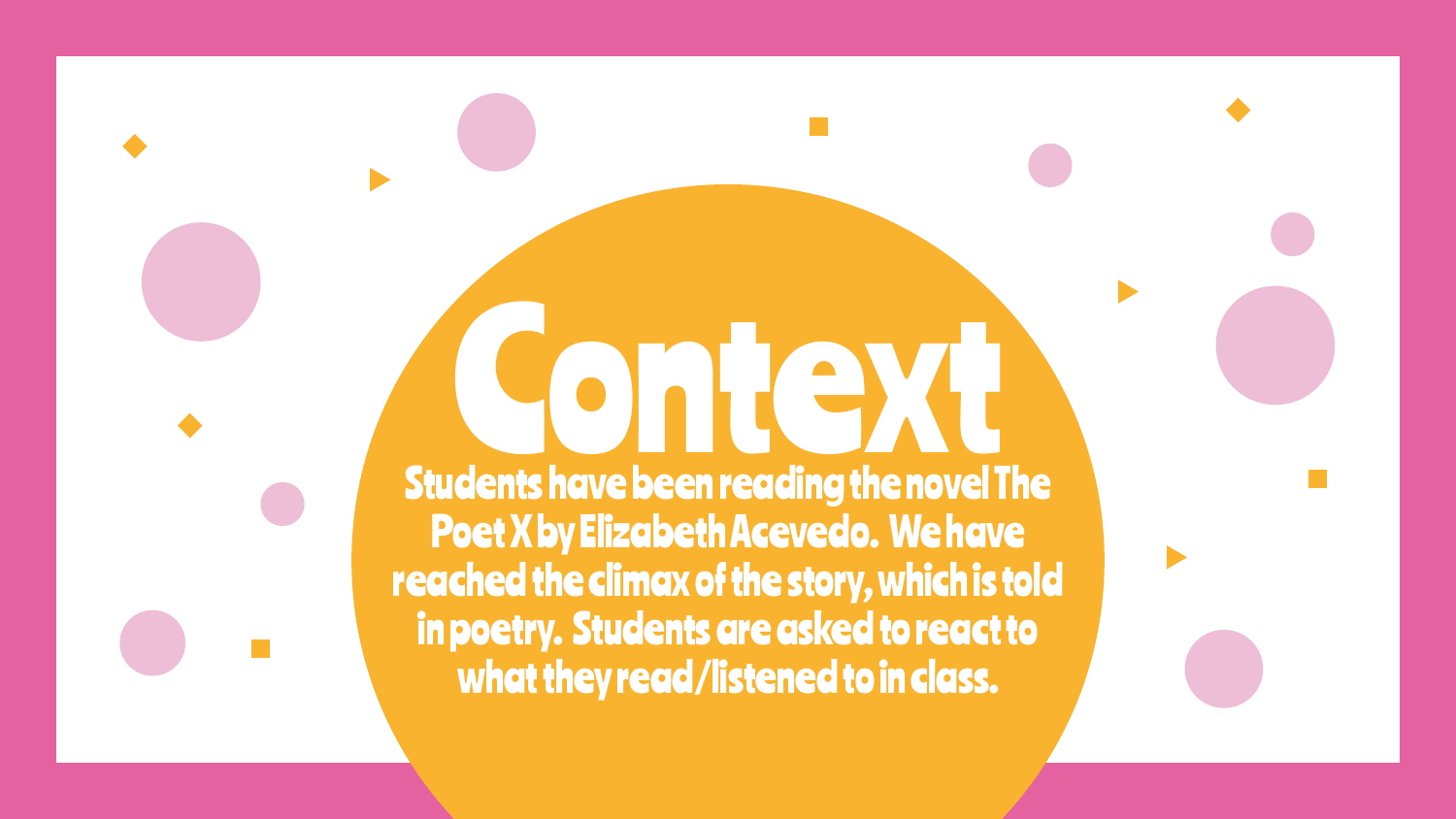Although no students are visible, there is engagement in the chat (5 students)

- Follow up questioning with Stephanie provides connection with later theme



#### 0 cameras are on

- Too much teacher prompting
- No student to student engagement
- A lot of dead air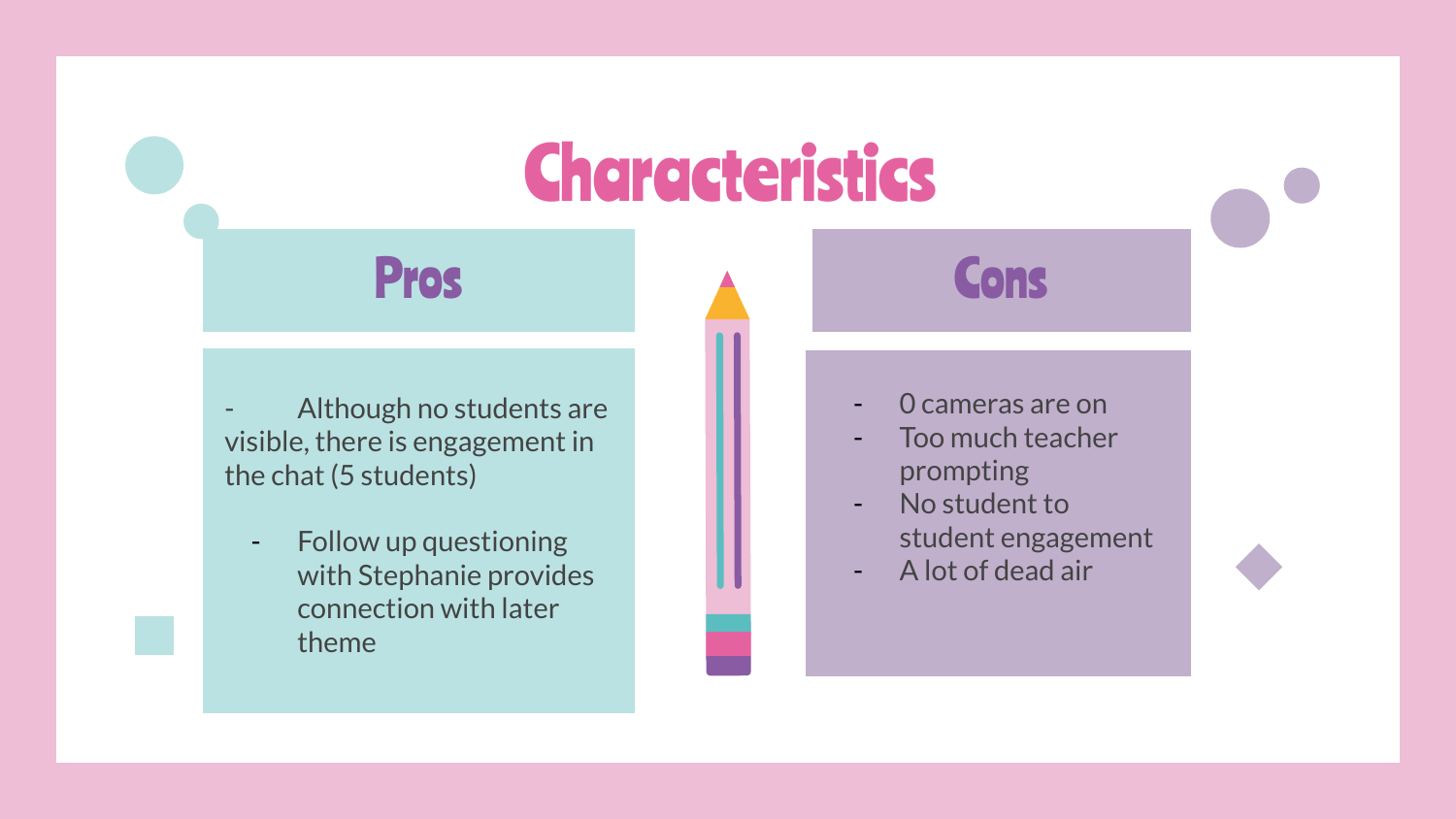### Pros **Cons**

#### - More students visible

- Student to student engagement
- Energy level is higher
- More connections made when discussion is present

#### Not all students are visible

- A few students can sometimes dominate the conversation
- A few "performers" whose comments can confuse the others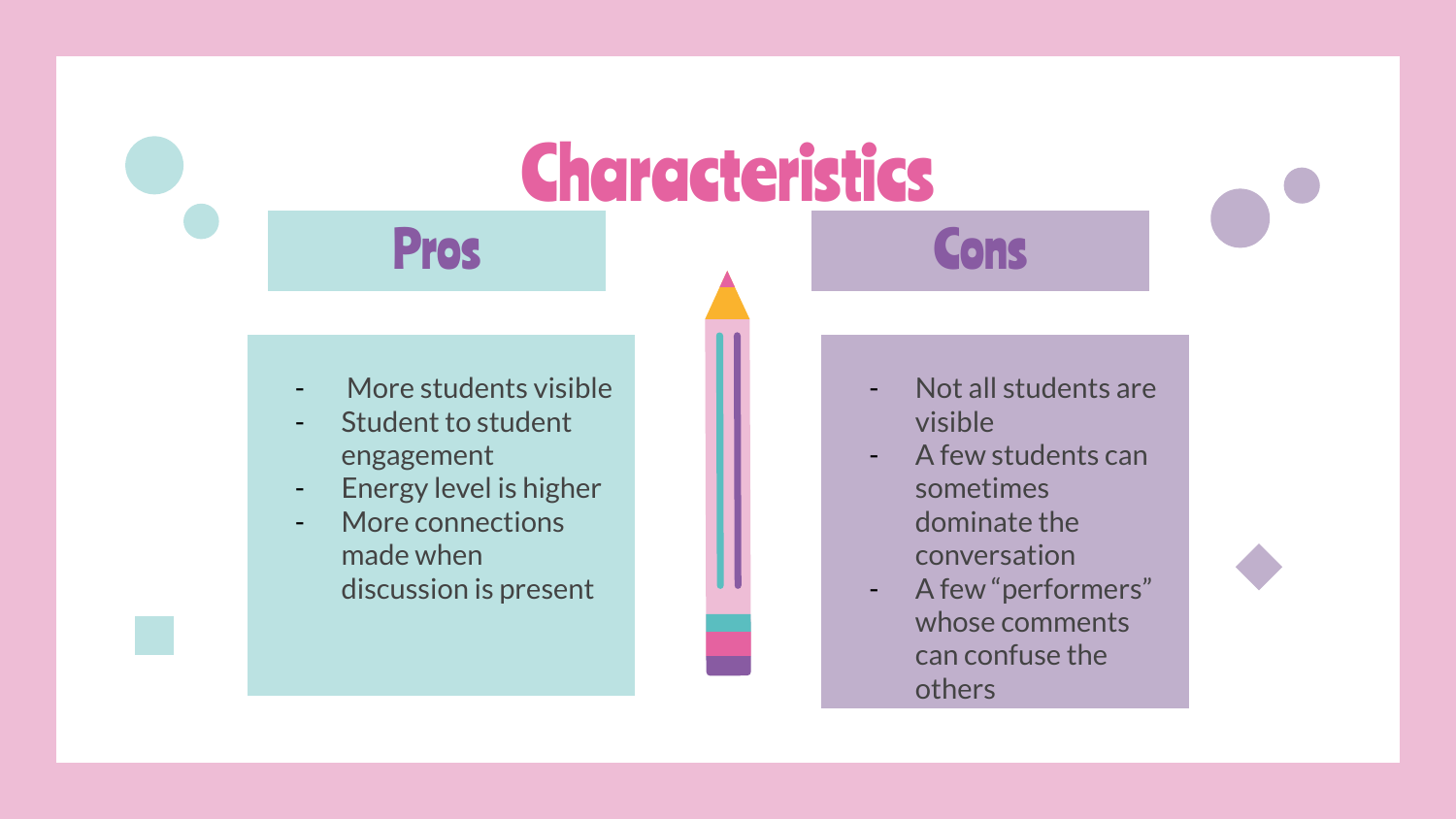### A Checklist for Parents

### Active Engagement Methods

- Dead Air Time Is my student sitting for long stretches without vocalizing anything?
- $\blacksquare$  Following up Is my student speaking in succession to develop or extend an idea or explanation?
- Student-Student Is my student directing remarks to more than one specific person by name?

- Video Feedback Is my student's class and/or assignment visible on screen?
- Typed vs Voice Chat Is my student consistently, actively using the voice channel or keyboard
	- HAZARD keystrokes themselves are not evidence of effective engagement; what appears to be engagement may be distraction. When in doubt, scope it out!